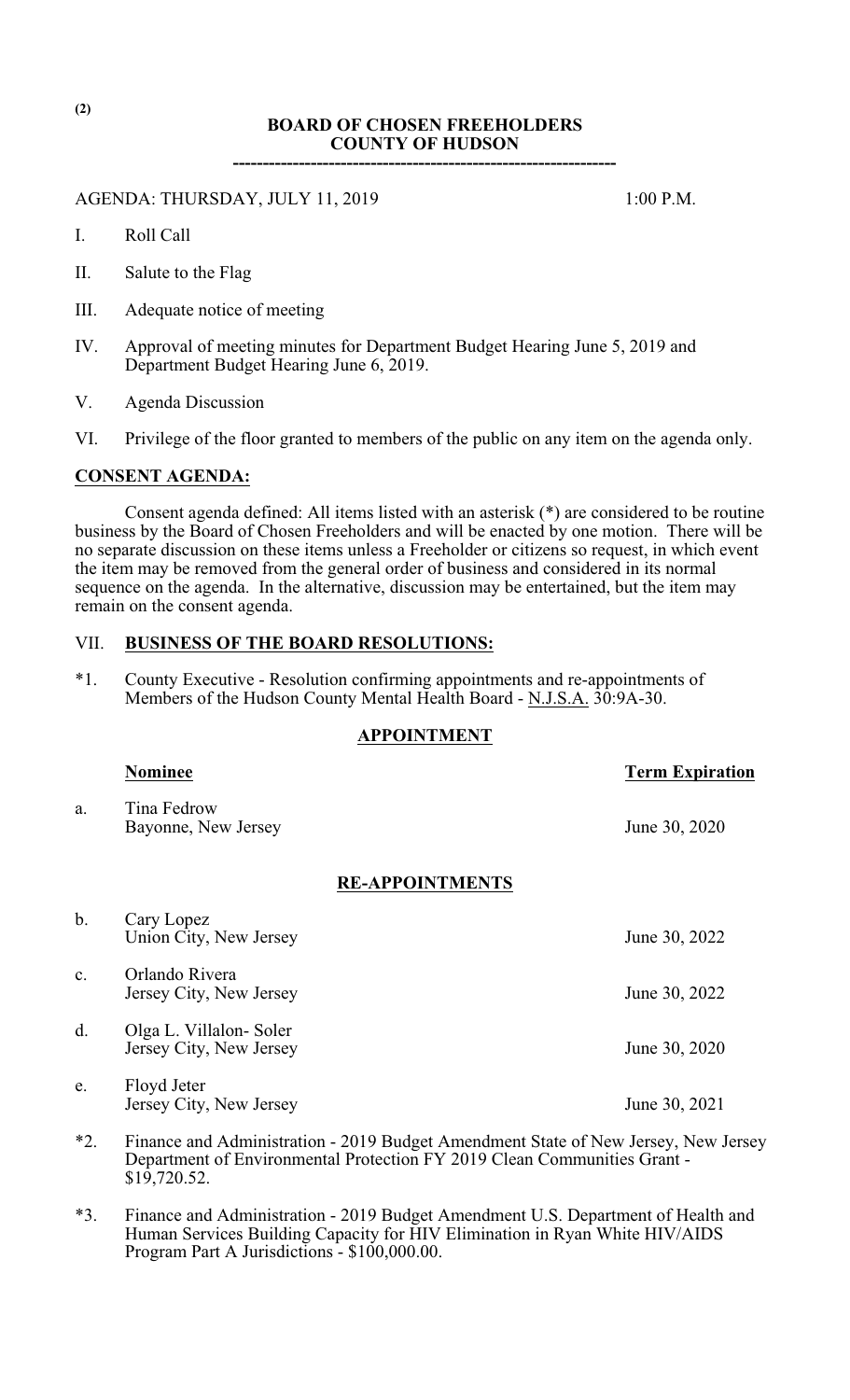- \*4. Finance and Administration 2019 Budget Amendment N.J. Department of Labor & Workforce Development FY 2020 Workforce Learning Link Program - \$181,000.00.
- \*5. Finance and Administration 2019 Budget Amendment N.J. Department of Labor & Workforce Development Workforce Innovation and Opportunity Act Youth Allotments - \$714,815.00.
- \*6. Finance and Administration 2019 Budget Amendment State of New Jersey Department of Health & Human Services Mid Year Allocation Area Plan Grant - \$1,927,692.00.
- \*7. Finance and Administration 2019 Budget Amendment New Jersey Department of Health Hudson County Ambulatory Tuberculosis Care Program - \$302,780.00.
- \*8. Finance and Administration 2019 Budget Amendment North Jersey Transportation Planning Authority FY 2020 Unified Planning Work Program (UPWP) Subregional Transportation Planning Program - \$113,296.00.
- \*9. Finance and Administration 2019 Budget Amendment State of New Jersey Department of Human Services FY 2019 Social Services for the Homeless (SSH) - \$93,381.00.
- $*10.$  Finance and Administration 2019 Budget Amendment N.J. Department of Labor  $\&$ Workforce Development Workforce Innovation and Opportunity Act Adult and Dislocated Worker Allotments - \$1,495,631.00.
- \*11. Finance and Administration 2019 Budget Amendment North Jersey Transportation Planning Authority FY 2020 Unified Planning Work Program (UPWP) Subregional Studies Program Project - \$276,000.00.
- \*12. Finance and Administration 2019 Budget Amendment Department of Labor and Workforce Development FY 2020 Workfirst New Jersey Allotments - \$6,075,314.00.
- \*13. Roads and Public Property Resolution authorizing the FY'2020 Subregional Transportation Planning Agreement Application with the North Jersey Transportation Planning Authority, Inc. (NJTPA), New Jersey Transit, the Port Authority of New York and New Jersey and the New Jersey Turnpike and the New Jersey Department of Transportation and accepting U.S. Department of Transportation grant funds - \$141,620.00.
- \*14. Parks and Community Services Resolution approving application for and acceptance of grant funds, if awarded from the North Jersey Transportation Planning Authority (NJTPA) to create a Hudson County Ferry Service Expansion Assessment - July 1, 2019 to June 30, 2021 - \$345,000.00.
- \*15. Workforce Development Board Resolution accepting funds from the New Jersey State Department of Labor and Workforce Development for the Workfirst New Jersey Welfare Reform Program - July 1, 2019 to June 30, 2020 - \$6,075,314.00.
- \*16. Health and Human Services Resolution amending Resolution No. 659-11-2018 to accept and authorize Office on Aging Contract Year 2019 Mid Year Award Adjustments and Contract Year 2018 carryover funds to provider agencies - January 1, 2019 through December 31, 2019 - \$1,927,692.00.
- \*17. Health and Human Services Resolution authorizing application and acceptance of funds, if awarded, for the Juvenile Detention Alternatives Initiative (JDAI) Program from the New Jersey Juvenile Justice Commission - January 1, 2020 to December 31, 2020 - \$120,000.00.
- \*18. Corrections Resolution amending Resolution No. 373-6-2019 to make staffing changes to the Professional Services Contract Non-Fair and Open awarded to Wellpath, LLC for the Medical Health Care Management, Mental Health Care Management, and Fiscal Management at the Hudson County Correctional and Rehabilitation Center - \$86,193.00.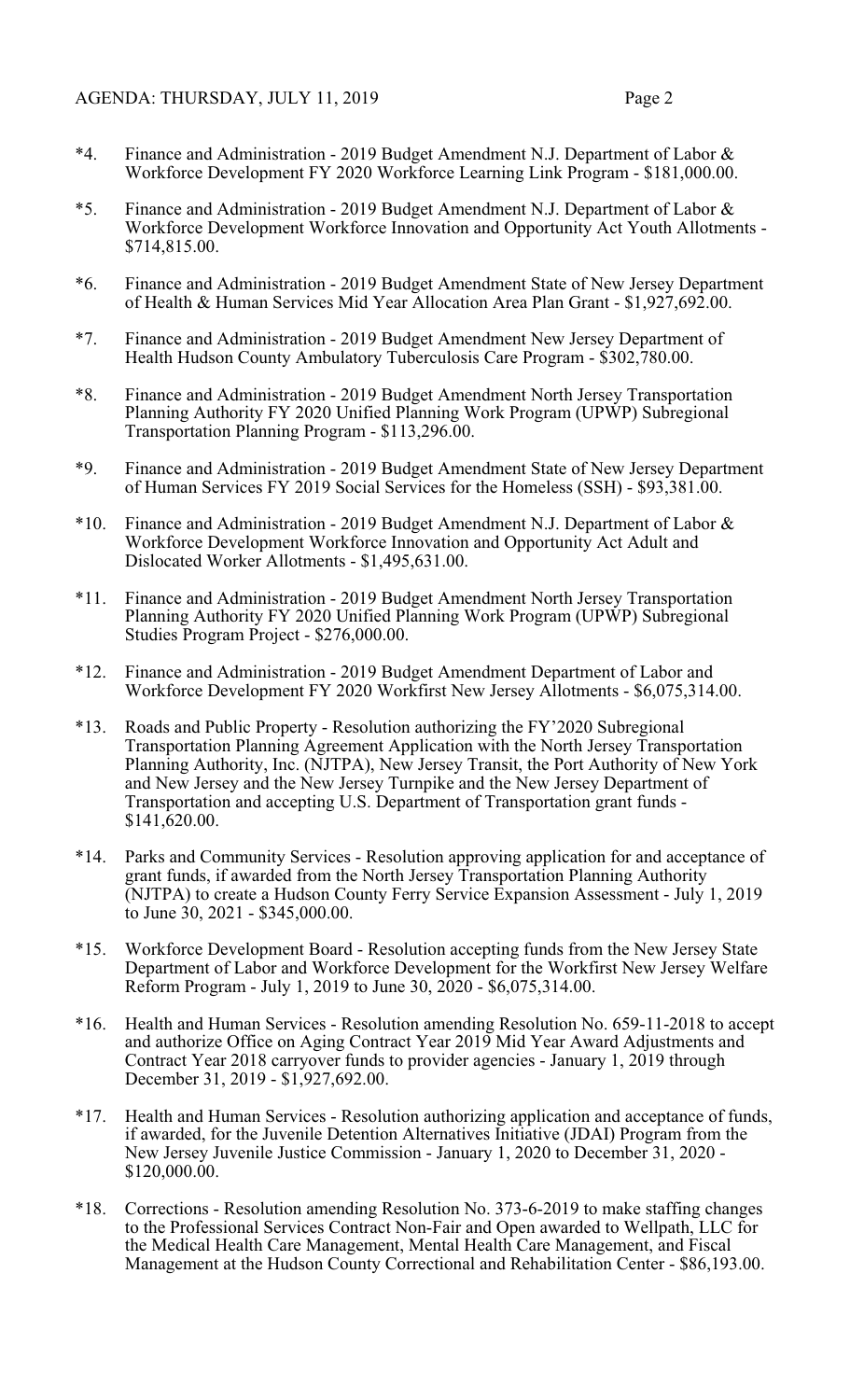- \*19. Prosecutor Resolution authorizing grant application and accepting funds, if awarded, from the New Jersey State Office of the Attorney General Department of Law and Public Safety Division of Criminal Justice Victims of Crime Act Grant Program (VOCA) Number V-09-17 - July 1, 2019 to June 30, 2020 - \$645,010.00.
- \*20. Health and Human Services Resolution authorizing the acceptance of additional CY2019 Social Services for the Homeless (SSH) Program Funds - January 1, 2019 through December 31, 2019 - \$93,381.00.
- \*21. Workforce Development Board Resolution accepting funds from the New Jersey State Department of Labor and Workforce Development for the Workforce Innovation and Opportunity Act (WIOA) Adult and Dislocated Worker Program - July 1, 2019 to June 30, 2020 - \$1,495,631.00.
- \*22. Workforce Development Board Resolution accepting funds from the New Jersey State Department of Labor and Workforce Development for the Workforce Innovation and Opportunity Act (WIOA) Youth Program - July 1, 2019 to June 30, 2020 - \$714,815.00.
- \*23. Workforce Development Board Resolution accepting funds from the New Jersey State Department of Labor and Workforce Development for the Workforce Learning Link Program - July 1, 2019 to June 30, 2020 - \$181,000.00.
- \*24. Health and Human Services Resolution amending Resolution 728-12-2018 and allocating additional CY'2019 Social Services for the Homeless (SSH) Funds to various providers - January 1, 2019 through December 31, 2019 - \$93,381.00.
- \*25. Health and Human Services Resolution amending Resolution Nos. 696-12-2018 and 110-2-2019 to reallocate funding for alcoholism and drug abuse services - January 1, 2019 through December 31, 2019 - \$32,076.00.
- \*26. Health and Human Services Resolution amending Resolution No. 748-12-2018 to reallocate CY'2019 Youth Services Commission Funding under the State/Partnership and Family Court Services Grant - January 1, 2019 through December 31, 2019 - \$40,000.00.
- \*27. Health and Human Services Resolution authorizing the allocation of funds to NJ 211 Partnership for Motel/Hotel Services for the Homeless - January 1, 2019 through December 31, 2019 - \$3,000.00.
- \*28. Workforce Development Board Resolution awarding New Jersey State Department of Labor and Workforce Development Workforce Learning Link Program Funds to the Hudson County Schools of Technology Career Development Center for the Workforce Learning Link Programs - July 1, 2019 to June 30, 2020 - \$181,000.00.
- \*29. Corrections Resolution approving a contract with Hudson Community Enterprises, Inc. for Document Scanning and Indexing of approximately 200 boxes of inmate records on behalf of the Hudson County Department of Corrections and Rehabilitation - July 1, 2019 to June 30, 2020 - \$92,382.50.
- \*30. Prosecutor Resolution authorizing the purchase of six (6) vehicles pursuant to N.J.S.A.  $40A:11-5(1)(g)$  for use by the Hudson County Prosecutor's Office - \$101,300.00.
- \*31. Purchasing Approve Purchasing Agent's award, purchases made under State Contracts:

|    | <b>VENDOR</b>                    | <b>COMMODITY</b>                                                     | <b>AMOUNT</b> | DEPT.                  |
|----|----------------------------------|----------------------------------------------------------------------|---------------|------------------------|
| a) | Dell Marketing<br>Pittsburgh, PA | Computers and<br><b>Associated Products</b><br>(Various \$50,000.00) | \$163,186.58  | Various                |
|    |                                  | Purchase (21) Dell<br><b>OptiPlex Computers</b>                      |               | Correctional<br>Center |

 $(\bar{$}29,399.58)$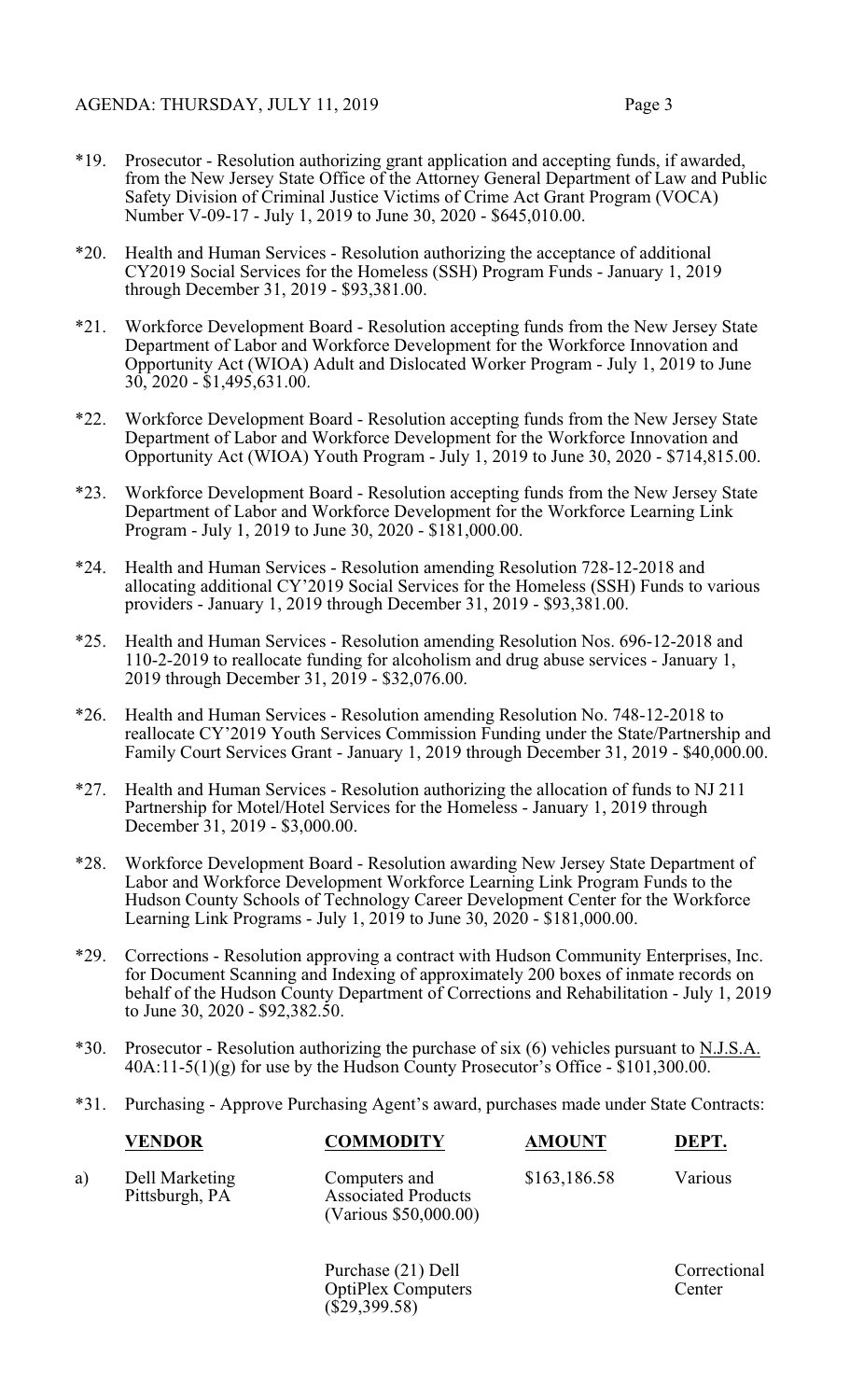# AGENDA: THURSDAY, JULY 11, 2019 Page 4

|          |                                                         | Purchase (1) Dell/EMC<br><b>SC Series Storage Upgrade</b><br>$(\$83,787.00)$               |              | Prosecutor's<br>Office        |
|----------|---------------------------------------------------------|--------------------------------------------------------------------------------------------|--------------|-------------------------------|
| b)       | <b>East River Energy</b><br>Guildford, CT               | Gasoline (87 Octane)                                                                       | \$60,000.00  | Various                       |
| $\circ)$ | *Johnston<br><b>Communications</b><br><b>Kearny, NJ</b> | <b>Renewal of 911 Sentinel</b><br><b>Patriot System</b>                                    | \$26,922.60  | Sheriff's<br><b>Office</b>    |
| d)       | Kyocera/Duplitron Inc.<br>Fairfield, NJ                 | Copier Maintenance,<br>Repairs, Parts & Supplies                                           | \$50,000.00  | Various                       |
| e)       | Point Blank Enterprise<br>Pompano Beach, FL             | Purchase (9) Point<br><b>Blank Executive Vests</b>                                         | \$9,106.56   | Correctional<br>Center        |
| f)       | <b>**SHI International</b><br><b>Somerset, NJ</b>       | <b>Software License and</b><br><b>Related Services</b><br>(Various \$50,000.00)            | \$60,987.97  | <b>Various</b>                |
|          |                                                         | <b>Renewal Services for</b><br><b>Watch Guard Security</b><br>Software (\$10,987.97)       |              | Prosecutor's<br><b>Office</b> |
| g)       | <b>Verizon Wireless</b><br>Alpharetta, GA               | Cellular Telephone<br>Service and Equipment                                                | \$50,000.00  | Various                       |
| h)       | *W.B. Mason Co.<br><b>Secaucus</b> , NJ                 | <b>Office Supplies</b>                                                                     | \$75,000.00  | <b>Various</b>                |
| I)       | Winner Ford<br>Cherry Hill, NJ                          | Purchase three $(3)$<br>2020 Ford Utility<br>Interceptor AWD Police<br><b>SUV Vehicles</b> | \$125,967.00 | Correctional<br>Center        |
| j)       | Xerox Corp.<br>Lewisville, TX                           | <b>Copier Maintenance</b><br>Repairs, Parts and Supplies                                   | \$35,000.00  | Various                       |
|          |                                                         | <b>TOTAL</b>                                                                               | \$656,170.71 |                               |

#### **\*Denotes: Hudson County Vendor \*\*Denotes: WBE**

\*32. Purchasing - Purchases made under the Educational Services Commission of New Jersey Pricing System, formally known as "The Middlesex Regional Educational Services Commission":

| <b>VENDOR</b>                    | <b>COMMODITY</b>                                                                                                                    | <b>AMOUNT</b>  | DEPT.                                       |
|----------------------------------|-------------------------------------------------------------------------------------------------------------------------------------|----------------|---------------------------------------------|
| *Murray Paving<br>Hackensack, NJ | <b>Construction of Safety</b><br><b>Curb Bumps and</b><br><b>Crosswalks on JFK</b><br><b>Boulevard East in</b><br><b>Guttenberg</b> | \$748,060.09   | Roads &<br><b>Public</b><br><b>Property</b> |
|                                  |                                                                                                                                     | (\$128,060.35) |                                             |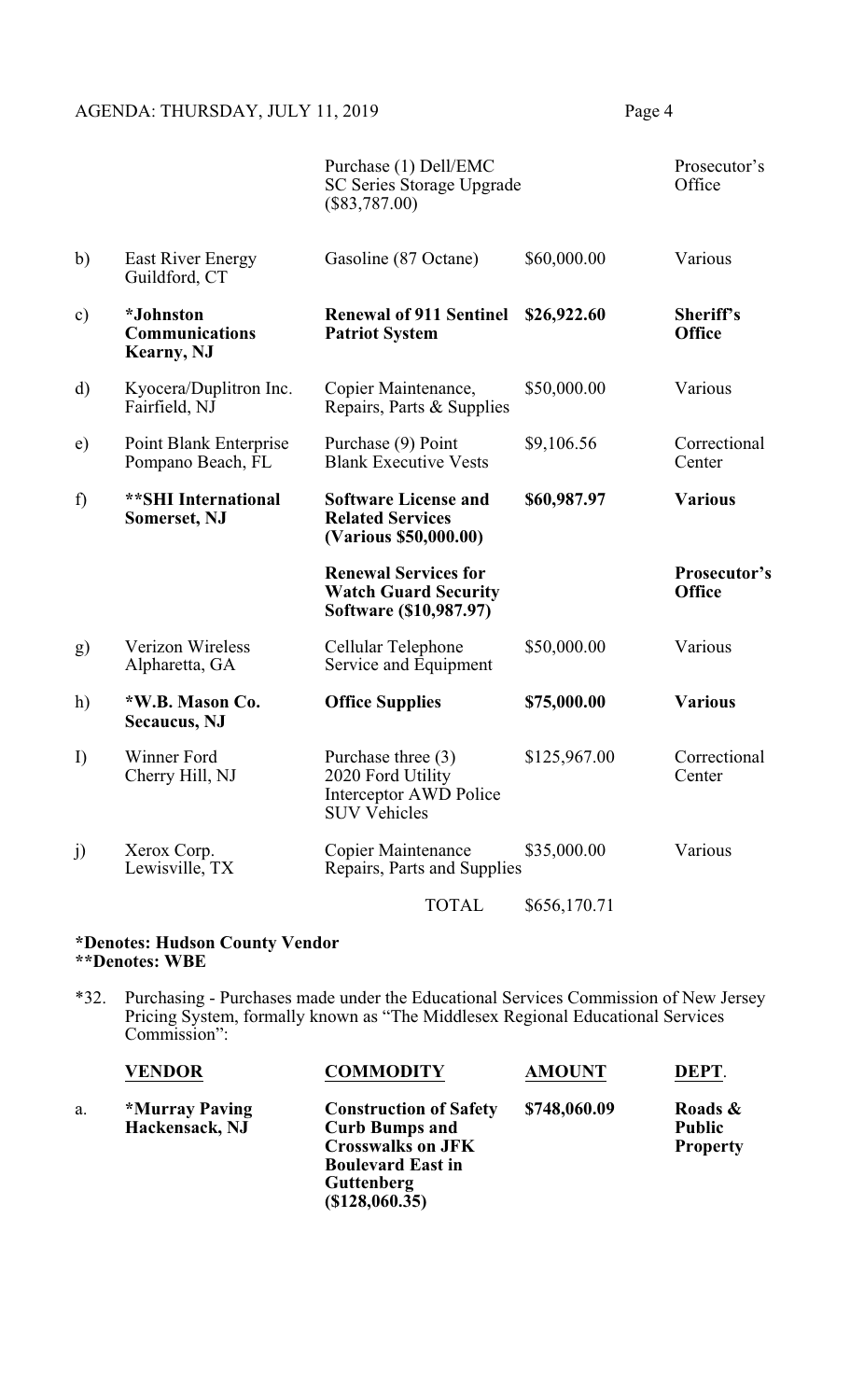| <b>Stephen R. Gregg Park</b><br><b>Gazebo Renovations</b><br>(\$246,640.74)    |              | Parks |
|--------------------------------------------------------------------------------|--------------|-------|
| <b>Stephen R. Gregg Park</b><br><b>Staircase Renovations</b><br>(\$373,359.00) |              | Parks |
| TOTAL                                                                          | \$748,060.09 |       |

#### \***Denotes: SBE**

\*33. Purchasing - Purchases made under Bergen County Cooperative Pricing System:

|    | <b>VENDOR</b>                          | <b>COMMODITY</b>                                                    | <b>AMOUNT</b> | <b>DEPT</b> |
|----|----------------------------------------|---------------------------------------------------------------------|---------------|-------------|
| a. | Keehn Power Products<br>Hackensack, NJ | Purchase (2) Trimmers,<br>(2) Back Pack Blowers<br>(2) Honda Mowers | \$3,357.96    | Parks       |
|    |                                        | TOTAL                                                               | \$3,357.96    |             |

\*34. Purchasing - Purchases made under Union County Cooperative Pricing System:

|    | <b>VENDOR</b>                                           | <b>COMMODITY</b>                                          | <b>AMOUNT</b> | DEPT    |
|----|---------------------------------------------------------|-----------------------------------------------------------|---------------|---------|
| a. | <i>*Johnston</i><br>Communication<br><b>Kearny</b> , NJ | <b>Telecommunication</b><br><b>Equipment and Services</b> | \$150,000.00  | Various |
|    |                                                         | <b>TOTAL</b>                                              | \$150,000.00  |         |

# **\*Denotes: Hudson County Vendor**

\*35. Purchasing - Purchases made under Somerset County Cooperative Pricing System:

|    | <b>VENDOR</b>                                  | <b>COMMODITY</b>                                                                                                                     | <b>AMOUNT</b> | <b>DEPT</b>        |
|----|------------------------------------------------|--------------------------------------------------------------------------------------------------------------------------------------|---------------|--------------------|
| a. | Jacobs<br>Telecommunications<br>Morristown, NJ | Renewal for Maintenance \$18,198.00<br>Support for Existing<br>Wireless Equipment<br>Linking Jersey City,<br>Secaucus and Union City |               | Data<br>Processing |

# TOTAL \$18,198.00

\*36. Purchasing - Purchases made under the Hunterdon County Educational Services Commission Cooperative Pricing System:

|  | <b>VENDOR</b> | <b>COMMODITY</b> | <b>AMOUNT</b> | DEPT |
|--|---------------|------------------|---------------|------|
|--|---------------|------------------|---------------|------|

a) Powerco, Inc. Purchase Accessories, \$12,758.23 Correctional Clinton, NJ Snow Plow and Sweeper Center Snow Plow and Sweeper With Controls for a Kubota Vehicle RTV-X1100CWL-H

TOTAL \$12,758.23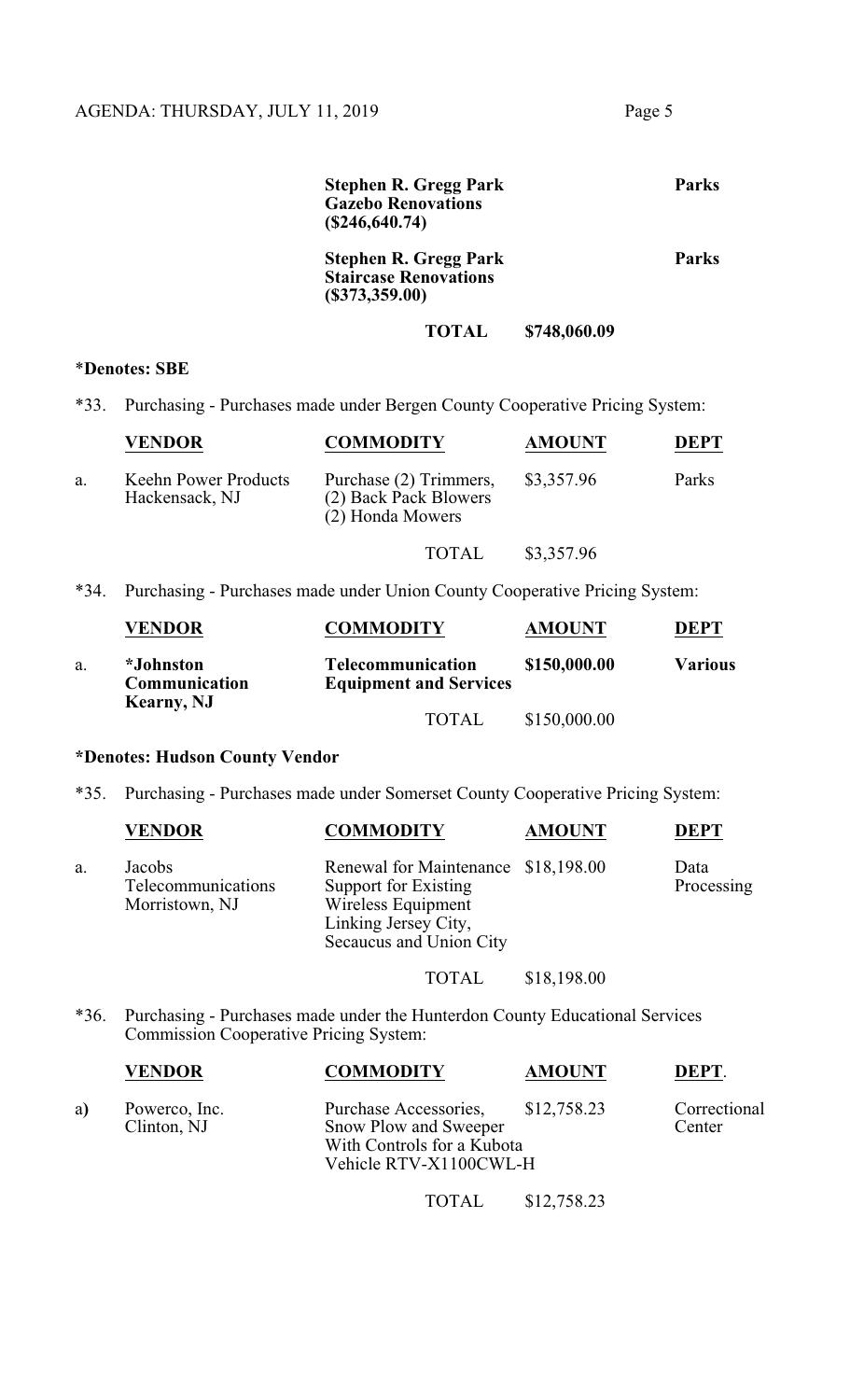- \*37. Purchasing Approve Purchasing Agent's Awards:
- a. CONTRACT EXTENSION Rubbish Removal Parks and Roads and Public Property August 8, 2019 to September 12, 2019 - Joseph Smentkowski, Inc. - contract shall not exceed \$70,000.00.
- b. REQUEST FOR FUNDS Plumbing Services for Various Hudson County Departments William J. Guarini, Inc. Original Contract Amount: \$294,000.00<br>Contract Fund Addition No. 1 (Approved 6/27/2019) \$175,000.00 Contract Fund Addition No. 1 (Approved 6/27/2019) \$175,000.00<br>Additional Funds Requested: \$200,000.00 Additional Funds Requested: \$200,000.00<br>New Contract Amount: \$669,000.00 New Contract Amount:
- \*38. Roads and Public Property Resolution amending Resolution No. 565-9-2017 approving Purchasing Agent's Award-Construction Contract to add additional funds for the "On Call Contract for Traffic Signals, Foundations, Conduit and Associated Work in the County of Hudson" Orchard Holdings, LLC - \$80,000.00.
- \*39. Roads and Public Property Resolution approving Change Order No. 1 & Final J.C. Contracting, Inc. "Improvements to the Intersection of Paterson Plank Road and Webster Avenue, City of Jersey City and City of Union City" (-\$46,783.83 Reduction).
- \*40. Roads and Public Property Resolution approving Change Order No. 1 & Final J.C. Contracting, Inc. "Improvements to the Intersection of John F. Kennedy Boulevard East and Bergenline Avenue, Township of North Bergen" (-62,471.53 Reduction).
- \*41. Parks and Community Resources Resolution awarding Professional Services Contract Fair and Open for Consulting Services for the preparation of Environmental Review Records for projects funded by the U.S. Department of Housing and Urban Development (HUD) to Tetra Tech - \$121,450.00.
- \*42. Prosecutor Resolution approving a Memorandum of Understanding for Data Sharing between the New Jersey Judiciary, Administrative Office of the Courts (AOC), the Hudson County Prosecutor's Office and Computer Square, Inc. D/B/A CSI Technology Group (CSI) a third party contractor - June  $28$ ,  $2019$  to June 28, 2022.
- \*43. Law Resolution authorizing the public use by the City of Hoboken of a portion of the County Right of Way on Park Avenue for a Community Garden.
- \*44. Workforce Development Board Resolution awarding funds from the State Department of Labor and Workforce Development to support various work preparation and training activities for Workfirst New Jersey (WFNJ) Clients and awarding subcontracts to training providers for Year Two - July 1, 2019 to June 30, 2020 - \$6,075,314.00.
- \*45. Sheriff Resolution awarding a Professional Services Contract Fair and Open for Consulting and Media Relations Services to Vision Media Marketing, Inc. on behalf of the Sheriff's Office - July 1, 2019 to June 30, 2020 - \$36,000.00.

## VIII. **The following Ordinances will be considered for introduction:**

- I-1. Finance and Administration Bond Ordinance providing for the undertaking of capital projects for Fiscal Year 2020 by and for the Hudson County Community College located within the County of Hudson, State of New Jersey; appropriating \$3,500,000 therefor and authorizing the issuance of \$3,500,000 Bonds or Notes of the County of Hudson, State of New Jersey, for financing such appropriation, the principal of and interest on the aggregate principal amount of which will be entitled to State Aid, pursuant to Chapter 12 of the Laws of New Jersey of 1971.
- I-2. Roads and Public Property Ordinance amending Chapter 200, Article 16 of the Administrative Code providing for the Installation of "No Turn on Red" signs at the Intersection of Observer Highway and Henderson Street in the City of Hoboken a County owned Roadway.